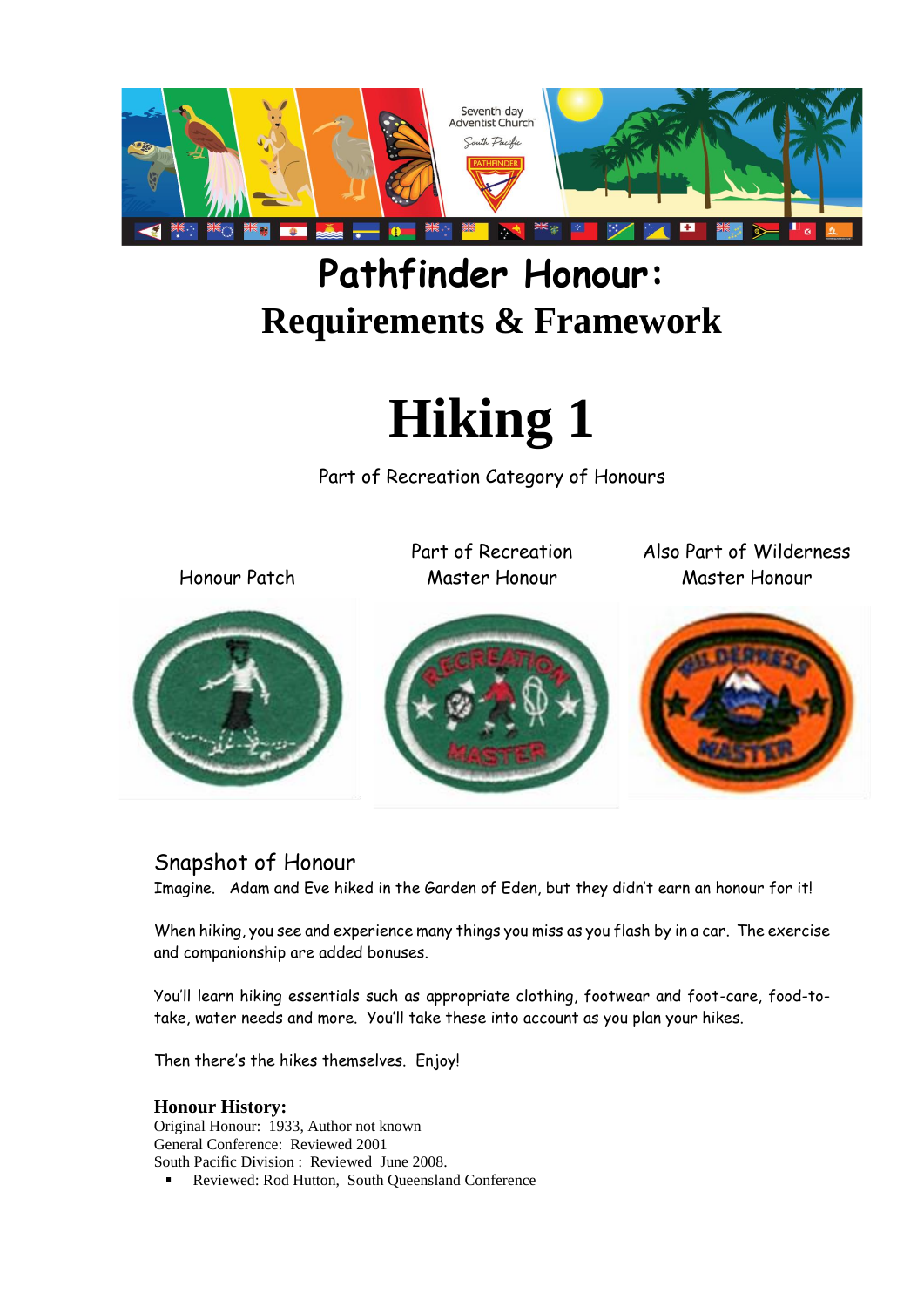### **Hiking 1 Honour**

| <i><b>"Skill Level: Level 1</b></i>                                         |                                                                                                                                   |
|-----------------------------------------------------------------------------|-----------------------------------------------------------------------------------------------------------------------------------|
| $Pre-requistics: \ \text{Nil}$                                              |                                                                                                                                   |
|                                                                             | Preparation Time: $\parallel$ Average (4-8 hrs) Instructors should be familiar with hiking routes.                                |
| <b>Physical Requirements:</b>                                               | Moderate                                                                                                                          |
| Equipment/Materials<br>Required:                                            | Personal hiking equipment (viz: footwear, clothing, food/water,<br>maps)                                                          |
| Location:                                                                   | Outdoors. Learning basic skills can be done indoors.                                                                              |
| Sabbath Appropriate:                                                        | Can be adapted                                                                                                                    |
| Safety & Legal<br>Requirements:                                             | Refer to Local/State Requirements.<br>All duty of care must be complied with.                                                     |
| Links to P/F Curriculum:<br>(Cards, Speciality, Pursuits),<br>or AO Modules |                                                                                                                                   |
| Suggested Teaching /<br>Presentation method(s):                             | Presentation and Discussion; Practical application ie hikes.                                                                      |
| Recommended<br>Assessment:                                                  | Workbook & Assessment Sheet which has a checklist of practical<br>requirements and a short test to check knowledge of the honour. |
|                                                                             | List of Resources: See Trainer's Notes                                                                                            |

#### **Honour Framework:** [Compulsory items are underlined. Others are for guidance]

#Skill Level. A General Conference term which broadly describes typical physical and mental development. Level 1 (Friends, Companions); Level 2 (Explorers, Rangers); Level 3 (Voyagers, Guides)

## **Honour Components:**

| Requirements: See following page                                                                                 |
|------------------------------------------------------------------------------------------------------------------|
| Trainer's Notes:   Hiking 1 Honour Trainer's Notes                                                               |
| Student's Workbook:   Hiking 1 Honour Workbook                                                                   |
| Assessment Method:   Hiking 1 Honour Assessment<br>(On SPD Honour Website but Leader's level access is required) |